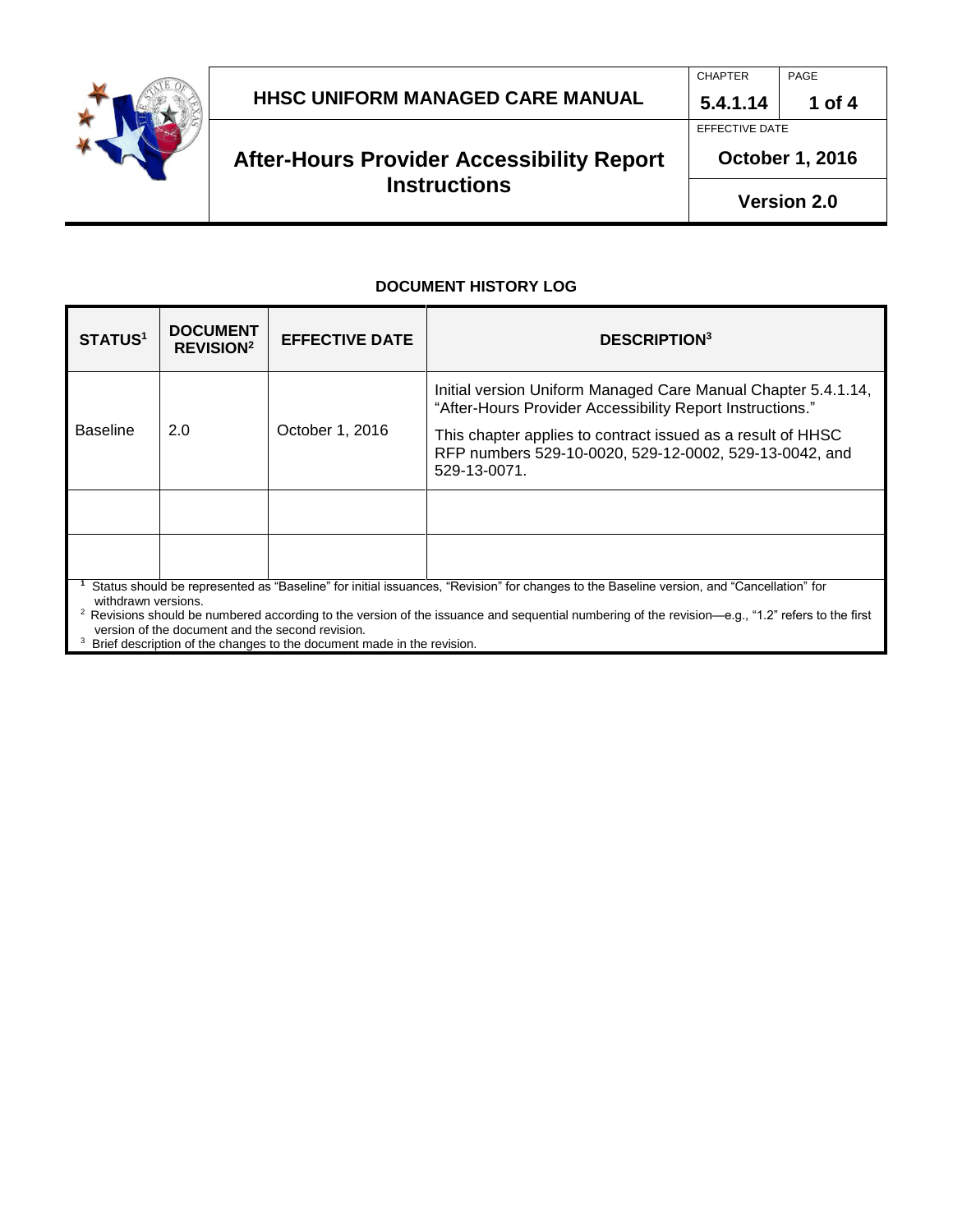### **I. Applicability of Chapter 5.4.1.14**

This chapter applies to Managed Care Organizations (MCOs) participating in the STAR, STAR+PLUS and STAR Kids Programs (The term "MCO" includes health maintenance organizations (HMOs), exclusive provider organizations (EPOs), insurers, and any other entities licensed or approved by the Texas Department of Insurance. MCOs participating in the demonstration may also be referred to as Medicare-Medicaid Plans (MMPs) in this chapter.

All MCOs must submit an Accessibility Report (UMCM Chapter 5.4.1.13) for each Service Area in accordance with the instructions below.

### **II. Objective**

MCOs contracting with the State of Texas to provide comprehensive health care services to qualified Program recipients must submit the After-Hours Provider Accessibility Report in accordance with the Contract for services between HHSC and the MCO, and in accordance with the instructions below. Ad Hoc reports may be requested by HHSC as needed.

#### **III. General**

The After-Hours Provider Accessibility Report must be completed using the template provided by HHSC. Each MCO is required to submit one report that includes all Service Areas by plan code.

All shaded data fields in the After-Hours Provider Accessibility Report represent fields where data input is required. All data fields not shaded represent cell-referenced data or calculations.

HHSC will provide the After-Hours Provider Accessibility Report template to the MCOs in an electronic format. Spreadsheet integrity is critical to the automated compilation of this data. MCOs may not alter the file name, worksheet name, existing cell locations, or the format of the data in the cells. MCOs may not add or delete any columns or rows to the spreadsheet.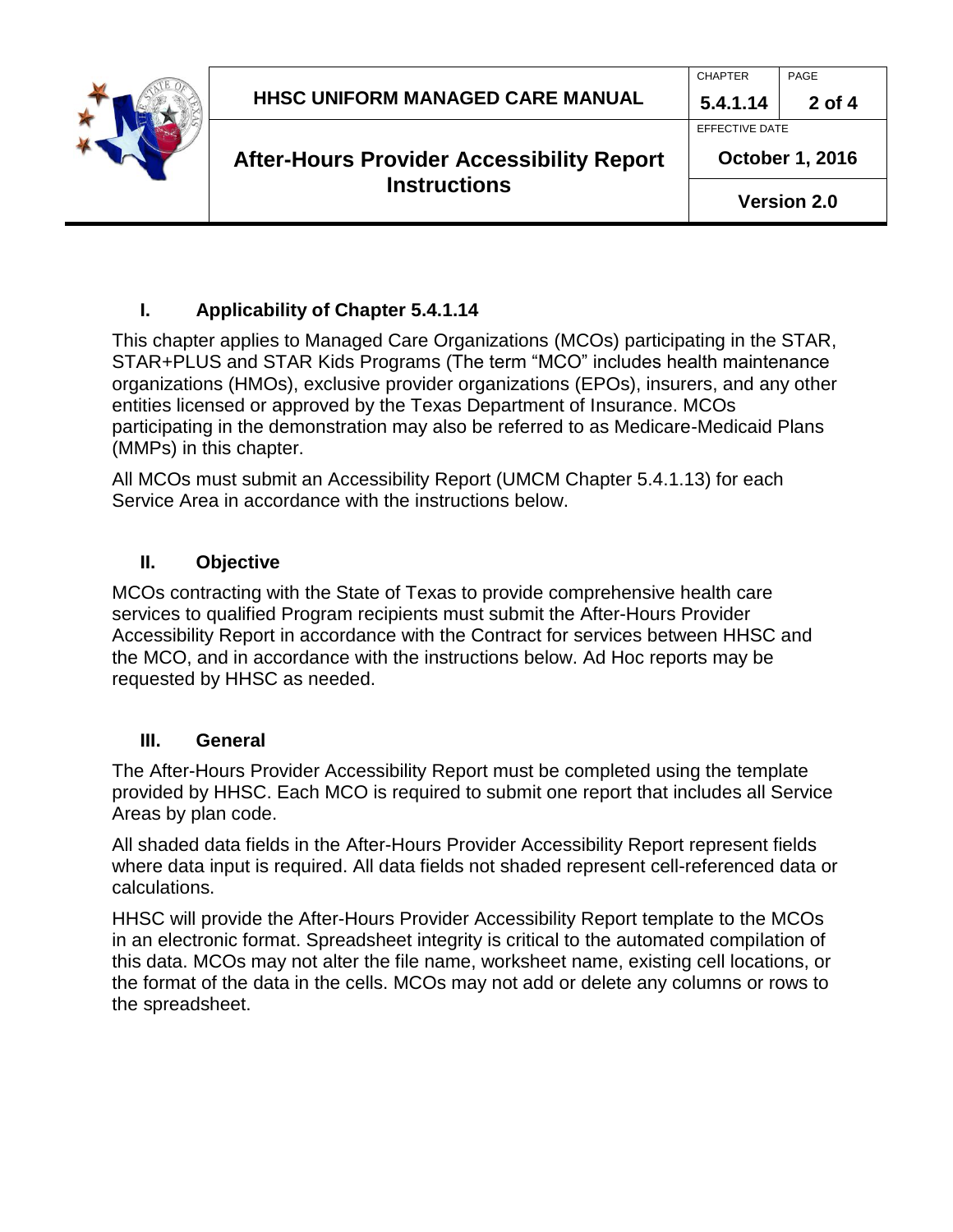

# **After-Hours Provider Accessibility Report Instructions**

CHAPTER | PAGE

EFFECTIVE DATE

# **IV. Naming Convention and Submission**

MCOs must choose one plan code for the deliverable name and submission.

# **V. After-Hours Provider Accessibility Report**

The After-Hours Provider Accessibility Report will provide HHSC with information on member access to care by plan code and SDA. The After-Hours Provider Accessibility Report must be submitted annually by the  $2<sup>nd</sup>$  Friday in December following the report period.

# **VI. Data Entry Instructions**

Please follow the instructions for each of the tabs in the workbook listed below. Each row should contain provider After-hours accessibility measures for one plan code. MCOs are required to populate the data in the After-hours Accessibility Report tab in Excel. After-hours accessibility measurements must range between 0 and 100%, formatted as a percentage with two decimal places. HHSC interprets 0% as no access to a provider type. If there are no members residing in non-urban counties it is appropriate to use "N/A" rather than zero for measures related to outpatient behavioral health.

# **Report Elements**

The following instructions apply to each section/column of the tabs.

# **1. MCO Information**

#### **Plan Code**

- $\circ$  Select a plan code from the drop down for each row. After the plan code is selected, MCO program and Service Area will be automatically populated.
- **MCO, Program, and Service Area**
	- $\circ$  Do not enter any data, data will auto populate based on Plan Code.

# **2. Reporting Period**

• Please select the reporting period (e.g. SFQ1, SFQ2, SFQ3 and SFQ4) from the drop down column to indicate the quarter when survey was completed.